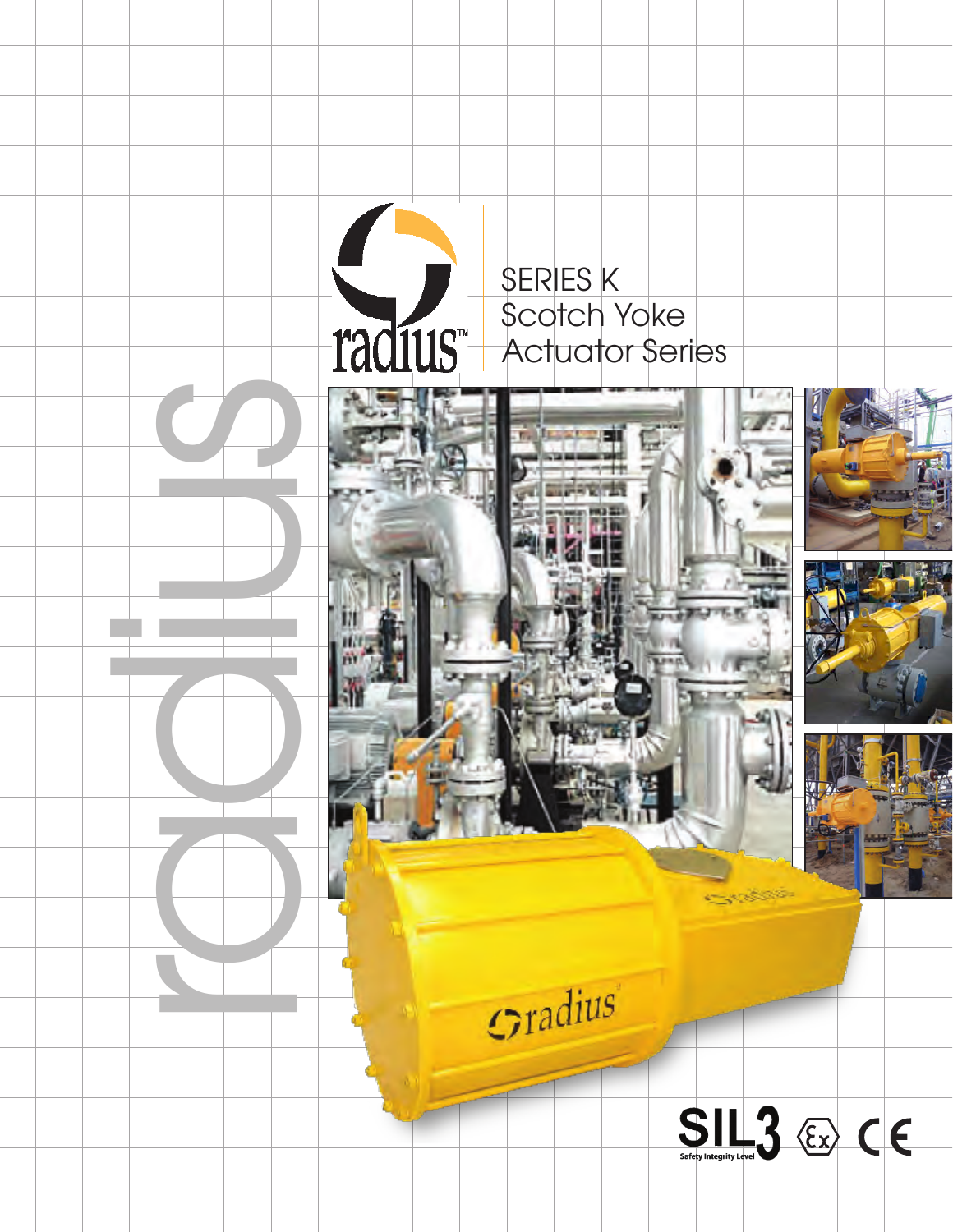• Carbon Steel Scotch Yoke mechanism

• All components have high resistance

radius

# **FEATURES AND BENEFITS**

| • Carbon Steel Scotch Yoke mechanism<br>available in either canted or       |                                                                          | • Bronze bearings and sliding blocks<br>are provided for smooth operation                                        | • All components have high resistance<br>to corrosion.          |                                          |
|-----------------------------------------------------------------------------|--------------------------------------------------------------------------|------------------------------------------------------------------------------------------------------------------|-----------------------------------------------------------------|------------------------------------------|
| symmetric form.                                                             | and extended service life.                                               |                                                                                                                  |                                                                 |                                          |
| • Modular construction allows the                                           |                                                                          | . For the spring return version the                                                                              | mounting and VDI/VDE 3845.                                      | • Linking surfaces according to ISO 5211 |
| cylinder and the spring cartridge to<br>be assembled to either side of the  |                                                                          | spring is supplied in a welded spring<br>cartridge to ensure safety when                                         | • All springs are preloaded for safety.                         |                                          |
| central body.                                                               |                                                                          | disassembling. The spring cartridge<br>can only be removed when the spring                                       |                                                                 | • All models are easily convertible from |
| · Totally enclosed weatherproof central                                     | is released.                                                             |                                                                                                                  |                                                                 | spring return to double acting or vice   |
| body. IP-65/IP-66 certified.<br>· The air cylinder is honed and hard        |                                                                          | • Cylinders and spring cartridges are                                                                            | versa.                                                          |                                          |
| chromed as standard to improve<br>corrosion resistance and reliability.     |                                                                          | fitted with mechanical end stops for<br>both open and close +/- 5°.                                              | • The yoke mechanism is designed to<br>breaking and re-seating. | deliver more torque when the valve is    |
| • An internal chrome guide bar ensures<br>proper support of the piston rod. |                                                                          | • Multiple combination of spring<br>cartridges and air cylinders allow a<br>wide range of torques for one model. |                                                                 |                                          |
| High strength alloy<br>steel springs                                        |                                                                          | Hardened alloy steel piston rods & guide bars                                                                    | Modular design both hydraulic                                   |                                          |
|                                                                             |                                                                          |                                                                                                                  | and pneumatic cylinders accept<br>modular override              | Air cylinder is honed and                |
|                                                                             |                                                                          |                                                                                                                  |                                                                 | hard chromed for long<br>service life    |
| Welded spring cartridge<br>ensures safety during<br>disassembly             |                                                                          |                                                                                                                  |                                                                 |                                          |
| Spring guides (Standard) provides<br>long linear service life               |                                                                          |                                                                                                                  |                                                                 |                                          |
|                                                                             | Heavy duty Scotch Yoke mechanism<br>transforms linear to rotary rotation |                                                                                                                  |                                                                 |                                          |
|                                                                             |                                                                          | Standard mounting for valves<br>and controls ISO 5211 and VDI/<br><b>VDE 3845</b>                                | Travel stops: both ends<br>$90^\circ \pm 5^\circ$ at both ends  |                                          |



The Radius KSY and KSYM Pneumatic Scotch Yoke actuators and KSYH and KSYHM Hydraulic Scotch Yoke actuators are specifically designed for use with quarter-turn valves. The large output torque range offered by Radius ensures that our actuators match the operational characteristics of plug, ball or butterfly valves; or any device requiring precise and reliable 90° rotary motion.

| <b>TECHNICAL SPECIFICATIONS</b>                                                                                                |                                                                                 |                                                                                 |                                                                                       |
|--------------------------------------------------------------------------------------------------------------------------------|---------------------------------------------------------------------------------|---------------------------------------------------------------------------------|---------------------------------------------------------------------------------------|
| <b>Pneumatic Scotch Yoke (KSY / KSYM)</b>                                                                                      |                                                                                 | Hydraulic Scotch Yoke (KSYH / KSYHM)                                            |                                                                                       |
|                                                                                                                                |                                                                                 |                                                                                 |                                                                                       |
| • Certificates and Approvals<br>ISO 9001:2008, IEC 61508:2010<br>$-4^\circ$ to 140 $\degree$ F<br>(SIL3), LOM 10ATEX6092 X and | • Temperature range                                                             | • Certificates and Approvals<br>ISO 9001:2008, LOM<br>10ATEX6092 X and European | • Temperature range<br>$-4^\circ$ to 140 $\degree$ F                                  |
| • Lubrication<br>European Pressure Equipment<br>Directive 97/23/CE                                                             | Free for its normal life                                                        | Pressure Equipment Directive<br>97/23/CE                                        | • Lubrication<br>Free for its normal life                                             |
| • Working Pressure<br>• Rotation<br>Double Acting: From 29 to<br>145 PSI                                                       | Anti-clockwise to open                                                          | • Working Pressure<br>Double Acting: From 750 to<br>3000 PSI                    | • Rotation<br>Anti-clockwise to open                                                  |
| Spring Return: From 44 to<br>• Movement<br>131 PSI                                                                             | $90^\circ \pm 5^\circ$ (at each end)                                            | Spring Return: From 1000 to<br>3000 PSI                                         | • Movement<br>$90^\circ \pm 5^\circ$ (at each end)                                    |
| • Media<br>Air or non corrosive gas                                                                                            |                                                                                 | • Media<br>Standard hydraulic fluid                                             |                                                                                       |
|                                                                                                                                |                                                                                 |                                                                                 |                                                                                       |
| <b>OPTIONS</b>                                                                                                                 |                                                                                 |                                                                                 |                                                                                       |
| • Double Acting and Spring Return<br>actuators available.                                                                      | • Special coating for extreme corrosive<br>environments available upon request. |                                                                                 | • High temperature versions up to 356°F.                                              |
| • Special O-Rings for low temperature                                                                                          | • Mounting brackets to valves available                                         |                                                                                 | • Complete package with control panels,<br>solenoid valves, air tanks and accessories |
| and high temperature applications                                                                                              | upon request.                                                                   | are available                                                                   |                                                                                       |
| available upon request.                                                                                                        | • Low temperature versions up to -58°F                                          |                                                                                 | Fail open and canted scotch yoke models                                               |
|                                                                                                                                |                                                                                 |                                                                                 |                                                                                       |
| <b>MANUAL OVERRIDES</b>                                                                                                        |                                                                                 |                                                                                 |                                                                                       |
| • A variety of manal overrides are available and are easily                                                                    |                                                                                 |                                                                                 |                                                                                       |
| adapted to all actuators.                                                                                                      |                                                                                 |                                                                                 |                                                                                       |
| • Completely sealed for use in corrosive environments.                                                                         |                                                                                 |                                                                                 |                                                                                       |
| • Lubricated for normal working life.                                                                                          |                                                                                 |                                                                                 |                                                                                       |
|                                                                                                                                |                                                                                 | <b>Enclosed Gear Overrides</b><br>Models KSY / KSYM 100-400                     |                                                                                       |
|                                                                                                                                |                                                                                 |                                                                                 |                                                                                       |
|                                                                                                                                |                                                                                 |                                                                                 |                                                                                       |
|                                                                                                                                |                                                                                 |                                                                                 |                                                                                       |
| <b>Worm Gear Manual Overrides</b><br>Models KSY / KSYM 1600                                                                    |                                                                                 | Models KSY / KSYM 900                                                           | <b>Jack Screw Manual Overrides</b>                                                    |
|                                                                                                                                |                                                                                 | <b>Hydraulic Pump Overrides</b><br>Models KSYH / KSYHM 3500-5000                |                                                                                       |

- 
- 
-